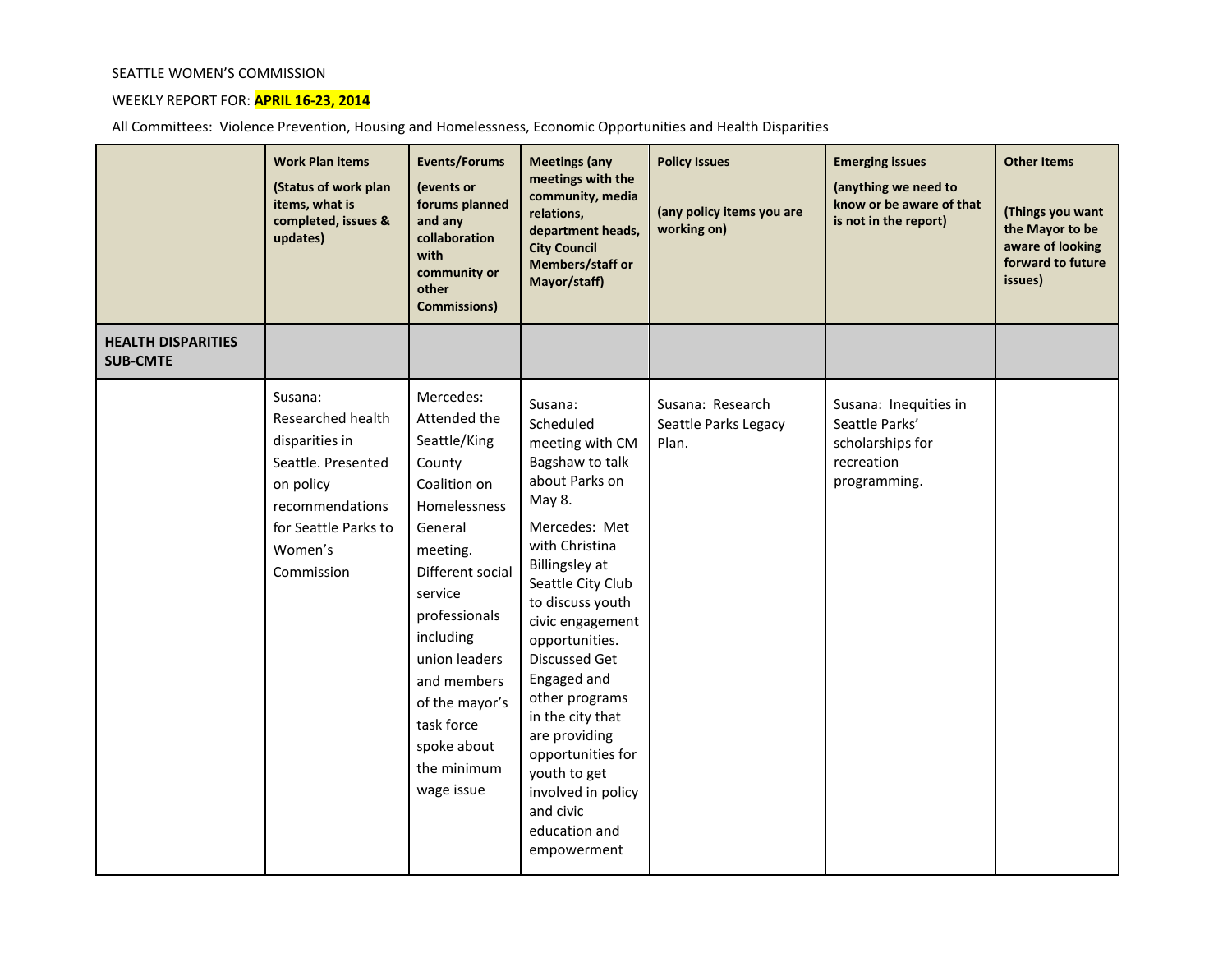| <b>VIOLENCE PREVENTION</b><br><b>SUB-CMTE</b> |                                                                                                                                                                                                                                                                                                                                                                                                                                                                                      |                                                                                                                                                                                                                                                                                                                                                                                                                                                   |  |  |
|-----------------------------------------------|--------------------------------------------------------------------------------------------------------------------------------------------------------------------------------------------------------------------------------------------------------------------------------------------------------------------------------------------------------------------------------------------------------------------------------------------------------------------------------------|---------------------------------------------------------------------------------------------------------------------------------------------------------------------------------------------------------------------------------------------------------------------------------------------------------------------------------------------------------------------------------------------------------------------------------------------------|--|--|
|                                               | 1. Bridgette is<br>attending a<br>three-day<br>conference on<br>Sexual Assault,<br>Domestic<br>Violence &<br>Human<br>Trafficking, put<br>on by Ending<br>Violence<br>Against<br>Women<br>International.<br>Among the<br>great sessions,<br>we learned<br>about a<br>national<br>campaign<br>called Start by<br>Believing<br>www.startbyb<br>elieving.org),<br>which<br>encourages<br>law<br>enforcement<br>to view<br>victims' stories<br>with a<br>willingness to<br>believe them. | 1. Maha<br>attended the<br>Documented<br>Screening with<br>discussion by<br>Jose Antonio<br>Vargas and Eric<br>Lui of Citizenship<br>University. This<br>event was at SIFF<br>and sponsored<br>by City<br>University, El<br>Centro De La<br>Raza and<br>OneAmerica.<br>2. Jaron met with<br>Director of<br>Advocacy Ann<br>Muno for their<br>bi-monthly<br>meeting to<br>discuss next<br>steps for Women<br>in Leadership<br>focus group,<br>4/24 |  |  |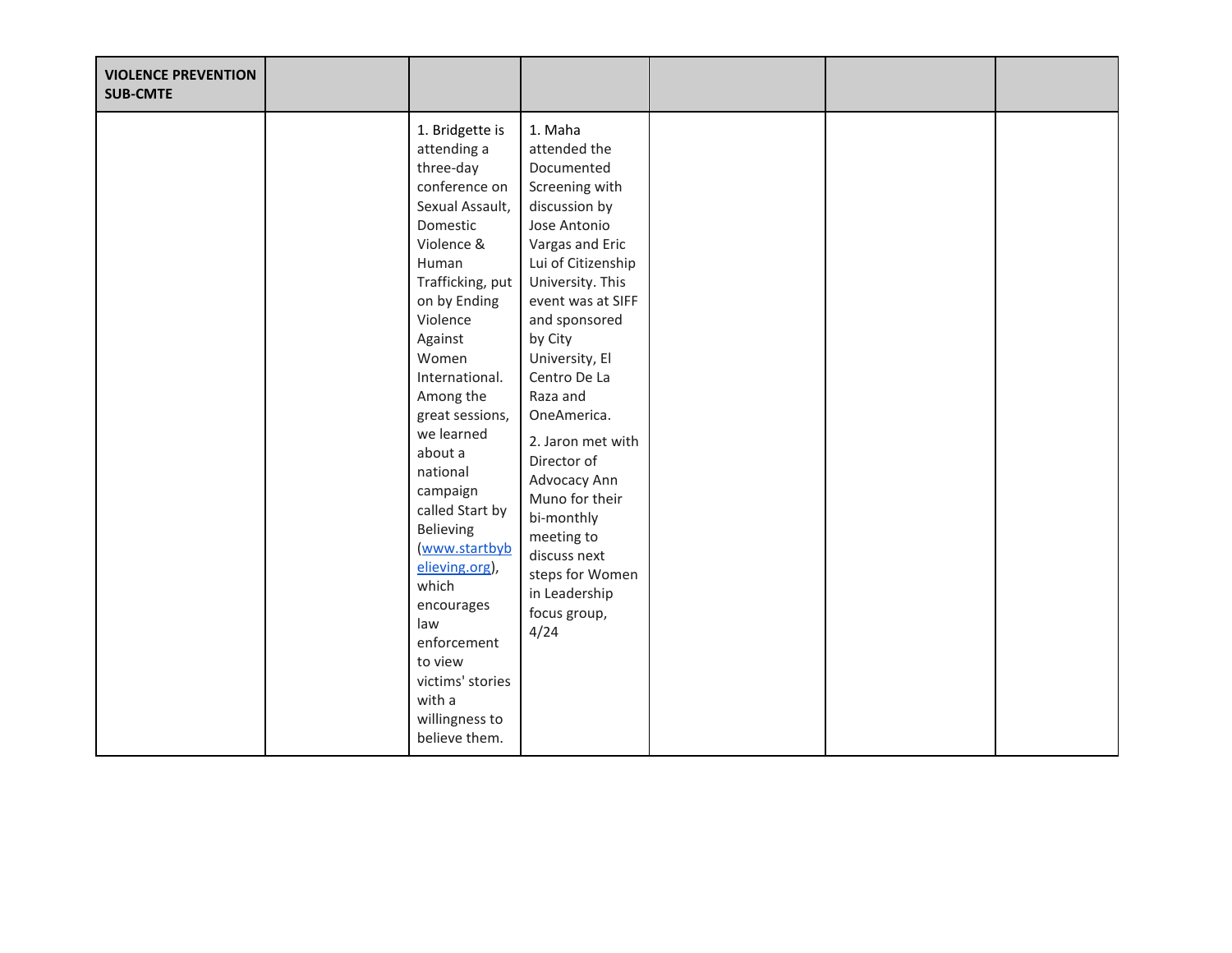| <b>HOUSING AND</b><br><b>HOMELESSNESS</b> |                                                                                                                                                           |                                                                                                                                                                                                                                                                     |                                                                                                                 |  |                                                                                                                       |
|-------------------------------------------|-----------------------------------------------------------------------------------------------------------------------------------------------------------|---------------------------------------------------------------------------------------------------------------------------------------------------------------------------------------------------------------------------------------------------------------------|-----------------------------------------------------------------------------------------------------------------|--|-----------------------------------------------------------------------------------------------------------------------|
|                                           | Committee<br>members are<br>reaching out to<br>housing service<br>providers and<br>advocacy groups to<br>identify gaps and<br>potential<br>collaborations |                                                                                                                                                                                                                                                                     |                                                                                                                 |  |                                                                                                                       |
| <b>ECONOMIC</b><br><b>OPPORTUNITIES</b>   |                                                                                                                                                           |                                                                                                                                                                                                                                                                     |                                                                                                                 |  |                                                                                                                       |
|                                           |                                                                                                                                                           | Tracey and<br>Wendy are<br>attending US<br><b>Small Business</b><br>Administrator<br>event at<br>Rainier<br>Conference<br>Center 4/23                                                                                                                               | CM Godden<br>attended<br>Monday's<br>commission<br>meeting and<br>gave an update<br>regarding Gender<br>Equity. |  | On Monday the<br>commission<br>voted to focus<br>on Gender<br>Equity for the<br>Jeanette<br>Williams Award<br>in 2014 |
|                                           |                                                                                                                                                           | Betsy is<br>attending the<br>new<br>WorkSource<br>connection<br>site, It will be<br>hosting an<br>Open House to<br>help people<br>find out what<br>WorkSource<br>has to offer<br>which includes<br>information<br>about the<br>Seattle<br>Community<br>Colleges and |                                                                                                                 |  |                                                                                                                       |